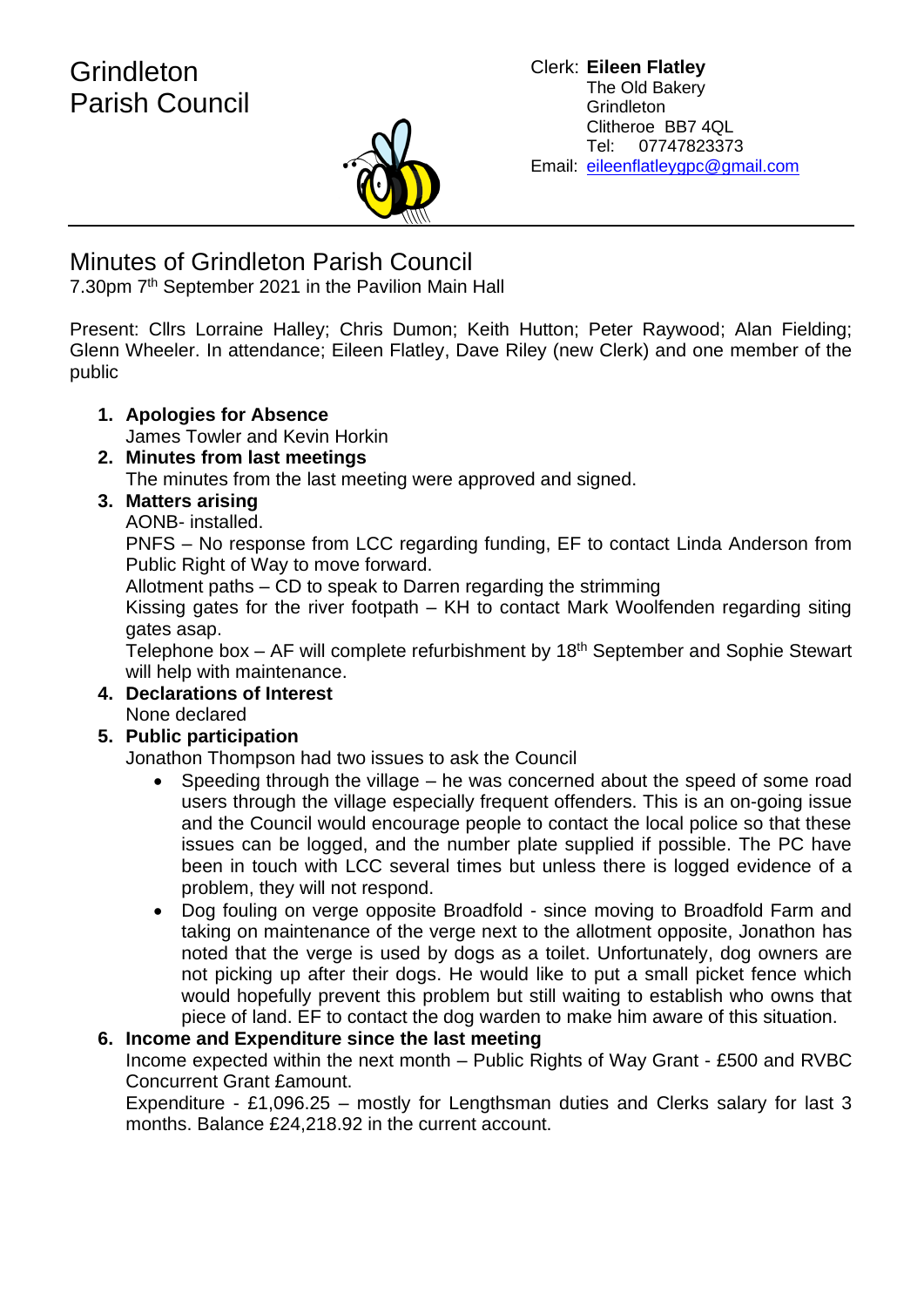

# **7. New Clerk's position**

Dave Riley was welcomed as the Clerk to take over on 1<sup>st</sup> October 2021. All correspondence to include Dave at [daverileygpc@gmail.com](mailto:daverileygpc@gmail.com) The new pay scale will now be £10.65 per hour.

# **8. Planning applications**

- Fellview Farm Bolton by Bowland 3/2021/0803/0804 no objections
- PC response to the Buck Inn LH asked for the following statement to be included in the minutes:
- The comment submitted in relation to the Buck Inn planning application was by a majority vote, as I disagreed with the wording of the Parish Council response. I felt the response amplified the concerns of a minority of residents; it failed to emphasise the views of the majority of Grindleton residents in line with those views expressed at the village consultation event and recorded in the five-year plan. The Parish Council has been inconsistent so far as, the response to the Duke of York planning application when the views of the majority of Grindleton residents were emphasised and the five-year plan/consultation event was quoted.

# **9. Lancashire Fire Risk Management Plan**

Following discussion of the above the Council did not feel there was a problem with access to the village from the Fire Service.

## **10.HARP update**

The PC submitted its response to the planning application and there has not been any further updates from UU regarding the HARP project.

## **11.Update regarding SID claim**

The SID sign was tested again by KH and CD and still found to be faulty. Trading standards, have not offered any further help with the claim, so it was agreed by majority vote to make a claim to the small claims court. KH to action this.

## **12.Responsibilities to maintain footpaths and work around the village.**

Following the village tidy up in preparation for the LBKVC, the question of who helps maintain the village and footpaths throughout the year was addressed. Unfortunately, it would be too costly for this to be the whole responsibility of the lengthsman, so some of it had fallen to individuals. LCC had been contacted about a couple of broken stiles and DR has sent in photos of other stiles that are in need of repair.

It was suggested that a record of all the footpaths that need maintenance and stile repairs be identified and to approach LCC and highways to see what can they can help with.

# **13.Bench repairs**

The hydro lodge bench is being repaired by the builders working on the lodge and KH to repair the bench at the bridge.

# **14.NALC event – Levelling up the Environment through Biodiversity**

KH has shown an interest in this event, it was agreed for him to attend. EF to book a place.